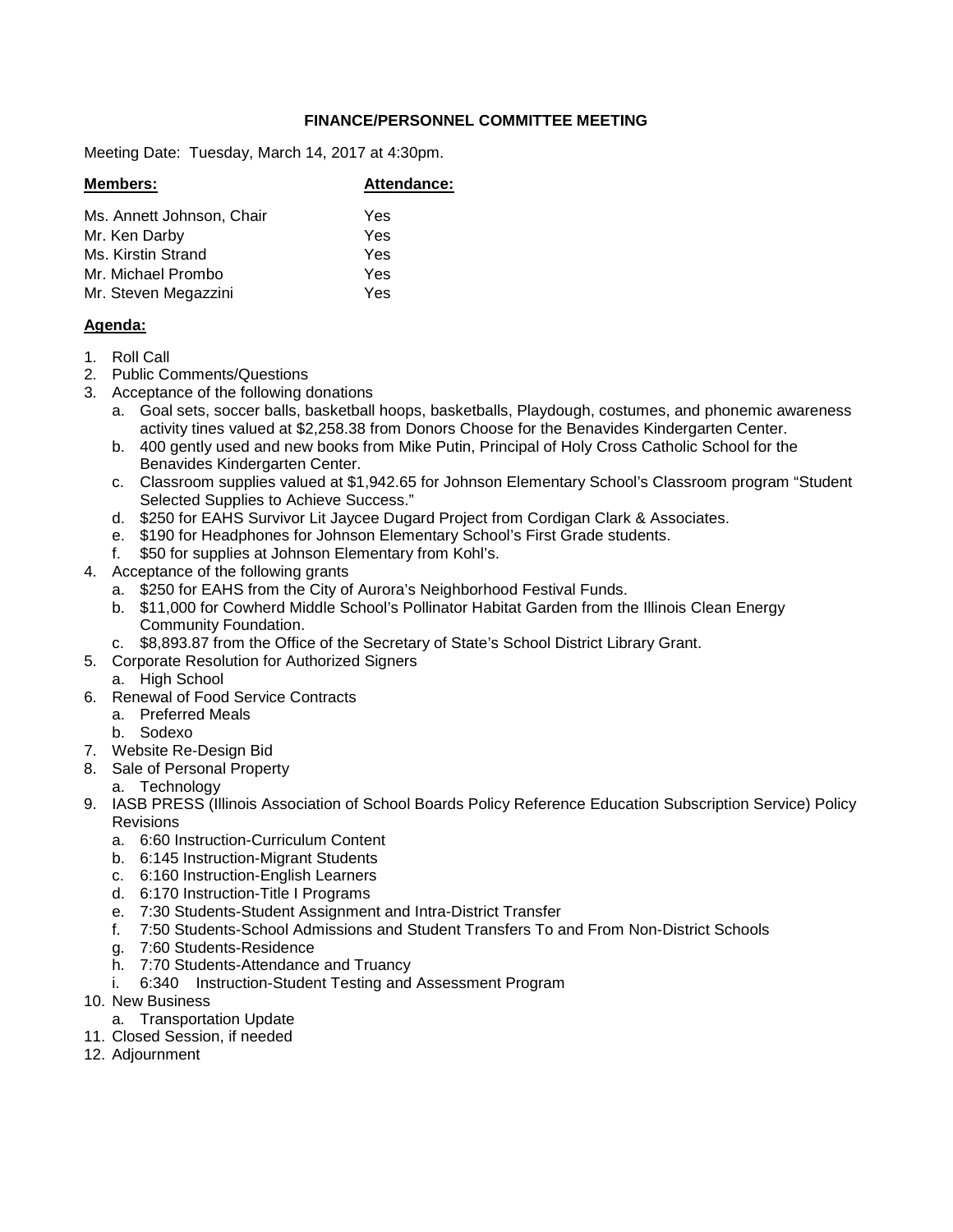# **Minutes**

#### Public Comments – None.

Donations – Accepted. Mr. Darby asked about Donor's Choose. Ms. Shields noted that this is where teachers set up a request on the website and then it gets funded. Mr. Darby noted that he is impressed with the teachers looking for extra funding.

### Grants – Accepted.

### Corporate Resolution for Authorized Signers

The East Aurora High School needs an updated signature sheet for their checking account. The Principal, Assistant Principals and Bookkeeper will be the authorized signers.

### Renewal of Food Service Contracts

Mr. Prombo presented the contracts for Preferred Meals and Sodexo and the new prices which correspond to the increase in the reimbursement rate. Mr. Darby asked if there would be any changes to the adult pricing. Mr. Prombo noted that we look at that every fall and make sure that it is cost neutral.

Mr. Prombo noted that both the Sodexo and Preferred Meals contracts is an annual renewal for this price base and we are on the first of four possible annual renewals.

The Committee agreed to continue with the current contracts.

### Website Re-Deign Bid

Mr. Tom Jackson presented the results of the bid for redesigning the District's website. Mr. Jackson noted, in his information to the Committee, some of the lower bids were eliminated due to their lack of experience with school websites, outdated or insufficient language support solutions, and timelines that would not work for the District. After consulting with technology, Mr. Jackson recommends Schools by Floodlight. They were in the mid-range of all bids, they have extensive experience with schools, they allow for a customized Spanish language site and they have flexible payment options.

Ms. Strand noted that she was unaware that this was a priority and asked about the budget for the District.

Mr. Jackson stated that he noted the need for a website before accepting the job. His predecessor had explored the options as well and had begun gathering information and data. In December, Tom sent out a survey and developed the vision for the website.

Ms. Johnson stated that the District has been talking about the website for about five years, including developing a better Spanish site as well. Ms. Johnson also noted that since this is considered a service, we do not have to accept the lowest bidder.

Mr. Darby asked about the development of the site and if the individual school sites would be "subsites" of our District sites or independent. He also about the Spanish translation and what benefits we receive from Floodlite will we receive over the lower cost vendors.

Mr. Jackson noted that each school's webpage would be under the District's main site. Mr. Jackson also stated that in many of his interviews and in many of the lower bids, the vendors would be using Google Translator for translating the site into Spanish. However, in speaking with the bilingual staff at the District, it was noted there are many inconsistencies in the translation for school purposes. Floodlite would allow for us to customize our Spanish translation. In addition, if any school wanted to add photos with captions, Floodlite includes an interface at the school level to insert English and Spanish captions. Furthermore, once a user of the website selects Spanish, a cookie will remember that choice for the user. This would be a Spanish database instead of a dual website which will ease confusion as well. Mr. Jackson checked several references and all came back strong. The site also has a flexible content management system which will allow for more customization.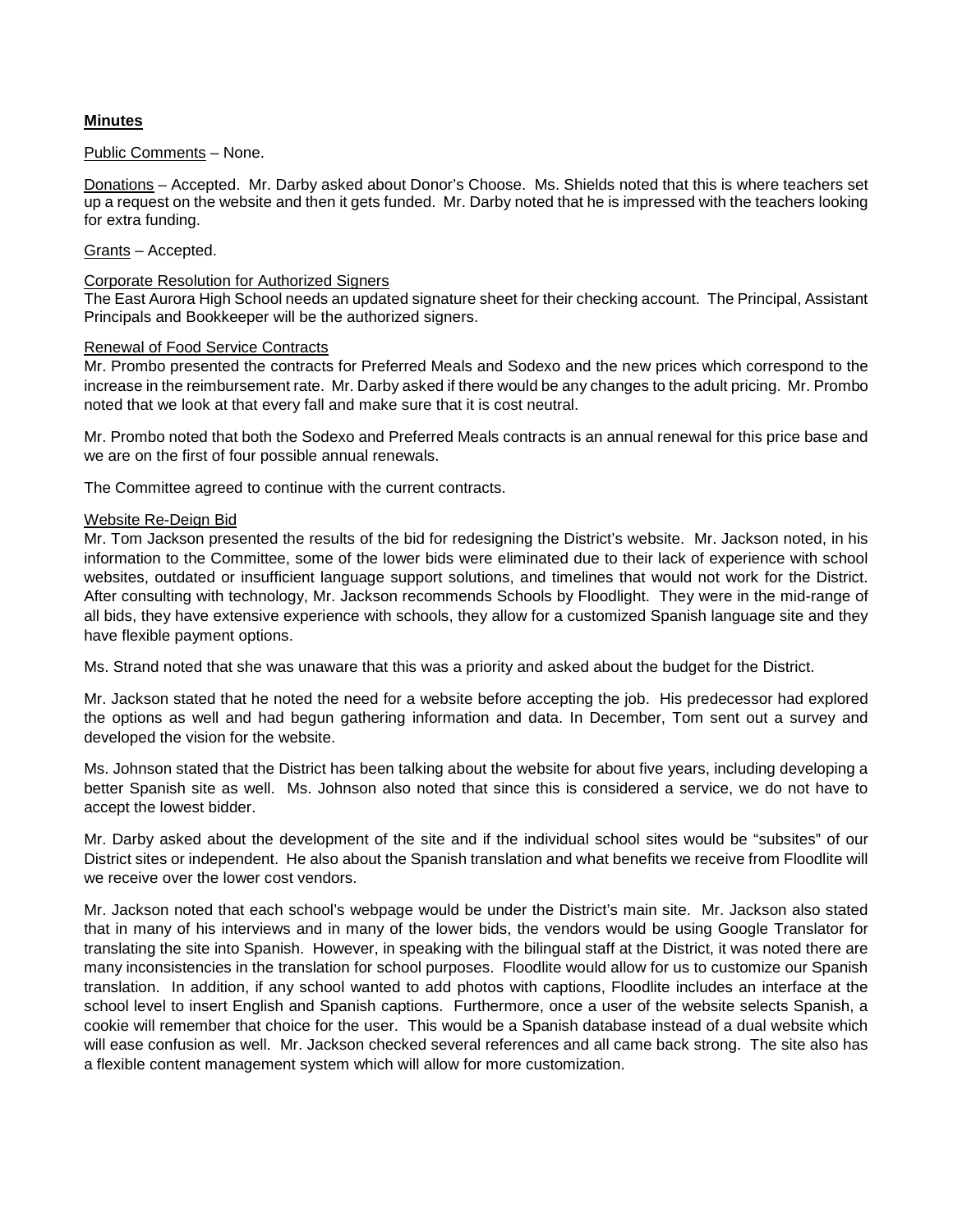Mr. Darby noted this is a 3 year contract and asked about the pricing for year 4 and beyond. He also asked about the budget.

Mr. Jackson stated that the price can be paid in three annual installments of \$36,000 and after that, we would pay a hosting fee annually which is typically \$4,000 to \$5,000 per year. Mr. Prombo noted there is contingency money available for the first fee and then we can build in into the budget for the future years.

Ms. Johnson was impressed by the Spanish piece and noted that would be good for the District. She then asked about interfacing for online registration.

Mr. Jackson confirmed that the site will be more secure than it currently is and will work with moving towards online registration. He also noted that it will be ADA compliant.

The Committee agreed to proceed with moving this to the full board.

### Sale of Personal Property

The Board reviewed the list of technology items that are being disposed. This list mostly includes outdated monitors and laptops. Mr. Darby asked why we continue to have these disposals. Mr. Prombo and Mr. Megazzini noted that this is a large clean-up process and it pertains to obsolete items as the technology department continues to go through the inventory.

### IASB PRESS Policy Revisions

Mr. Steve Megazzini discussed the policy revisions and noted that they were reviewed by the District's lawyer. The committee did not have any questions.

#### New Business

#### Transportation Update

Mr. Prombo noted he discussed the environment of the District with the five large providers in the area prior to sending out the bid. The RFP was posted on March 3<sup>rd</sup>. Mr. Prombo noted that we had the pre-bid meeting for transportation on March 9th and four vendors showed up. Today was the last day for questions and noted that we had one question and posted the addendum on the website. The bid opening will be in 10 days. Then we will review the bids and vet the vendors. He is hoping for four bids. The two scenarios for bid will be for a one tier system assuming there is no change in the bell times. The other scenario is for the bell times changing. Mr. Prombo also noted that the vendors will be developing their routes and did not need pre-determined routes for the bid. On April 11, we will discuss again at the Finance Committee and then it would go to the board for the decision.

Mr. Darby asked how many students who are considered chronically truant will be eligible for busing. He also noted that he is aware we will have to ask others that question.

Mr. Darby asked about the ratio GSA dollars we will receive as it relates to an increase in attendance? Mr. Prombo noted that we will bring a forecast to the next committee meeting and that Ms. Shields has already started looking at those numbers. Ms. Shields noted that she believes that an extra 1% in attendance will result in about \$400k in additional revenue, providing all other factors remain constant.

Mr. Darby asked if we be able to combine with other transportation services in order to save us money. Mr. Pombo noted that it could bring down costs, but we will have to sync up the contracts.

Mr. Darby asked who will be overseeing the transportation. Mr. Prombo noted that this is a personnel issue and he believes will be discussed in the closed session of the upcoming board meeting. He noted that we will need additional staff to handle the transportation. Those people would only be hired if the new positions are approved by the board.